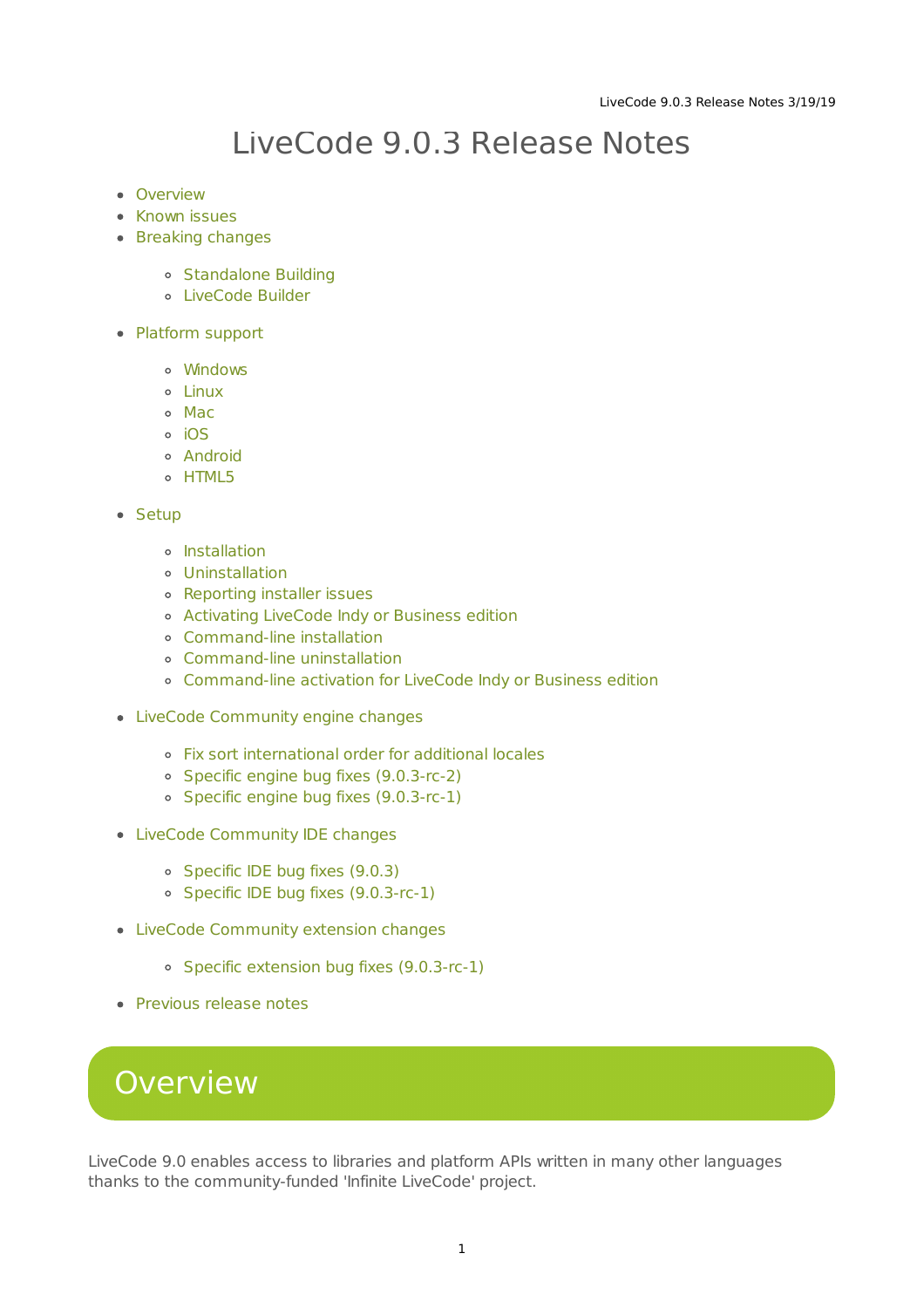This includes a greatly improved LiveCode Builder virtual machine.

LiveCode 9.0 contains many additional improvements to support LiveCode app developers, including:

- A new "spinner" widget
- OAuth2 authentication library for use with web APIs (e.g. Facebook, Google and GitHub)
- A command argument parser library for building command-line standalones
- Updates and performance improvements for existing widgets

## <span id="page-1-0"></span>Known issues

- The installer will currently fail if you run it from a network share on Windows. Please copy the installer to a local disk before launching on this platform.
- The browser widget does not work on 32-bit Linux.
- 64-bit standalones for Mac OS X do not have support for audio recording.

## <span id="page-1-1"></span>Breaking changes

## <span id="page-1-2"></span>Standalone Building

The standalone builder has always needed to close the stacks it builds for reasons pretty deeply ingrained in the code. However this causes a few problems, for example:

- values in script locals become empty
- behaviors are broken when the parent script is on / in a stack which closes

As an attempt to improve this situation, the code that locks messages when closing and opening stacks for standalone builds has been removed. This means that where previously mainstacks would not receive any of the (pre)open\* and close\* messages (e.g. preOpenStack , openStack , openCard , closeStack etc) during standalone build, they now do.

If this causes problems for your stack, you can exit from the handler if standalone building is in progress: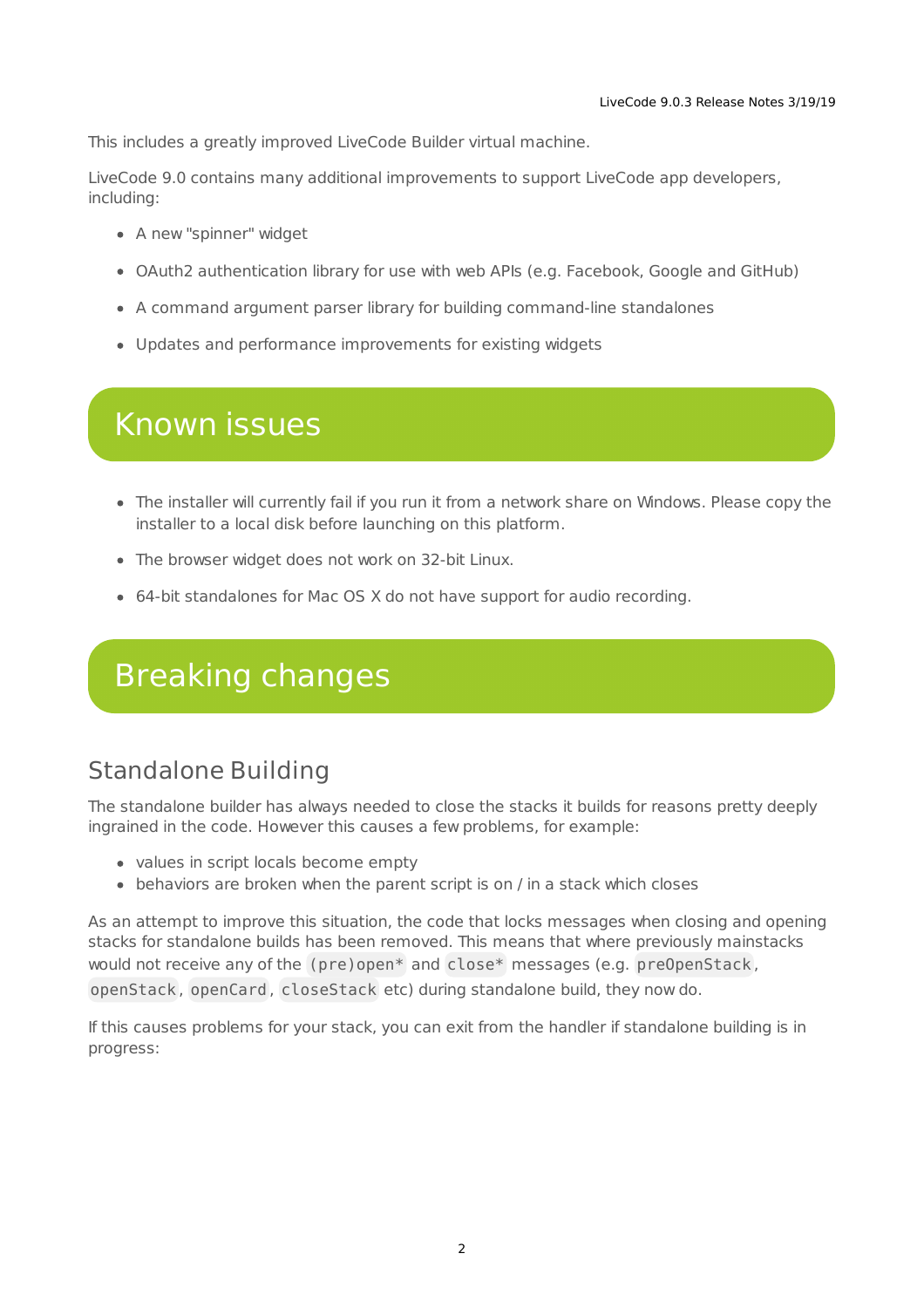```
on closeStack
   if the environment is "development" and \
      there is a stack "revStandaloneProgress" and \
      the mode of stack "revStandaloneProgress" > 0 then
        exit closeStack
   end if
end closeStack
```
#### <span id="page-2-0"></span>LiveCode Builder

Exponentiation operator precedence

Prior to this release, exponentiation had lower precedence that unary minus. In order to write code that operates as expected in both this release and previous releases, please use parentheses where appropriate.

Using lc-compile tool in LiveCode 9:

$$
-1^2 = -1
$$

Using lc-compile tool in LiveCode 8:

 $-1^2$  = 1

## <span id="page-2-1"></span>Platform support

The engine supports a variety of operating systems and versions. This section describes the platforms that we ensure the engine runs on without issue (although in some cases with reduced functionality).

#### <span id="page-2-2"></span>Windows

LiveCode supports the following versions of Windows:

- Windows 7 (both 32-bit and 64-bit)
- Windows Server 2008
- Windows 8.x (Desktop)
- Windows 10

**Note:** On 64-bit Windows installations, LiveCode runs as a 32-bit application through the WoW layer.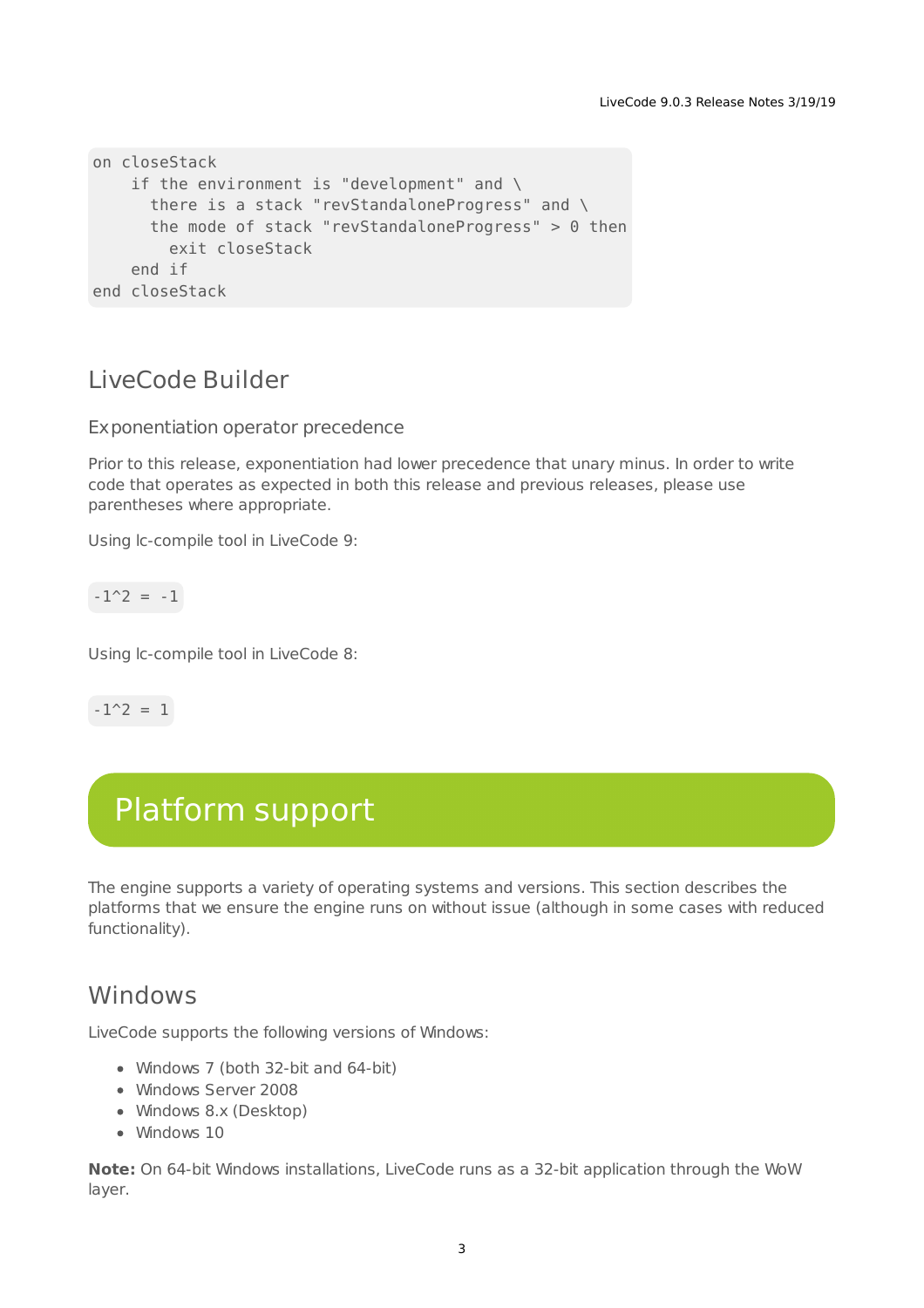#### <span id="page-3-0"></span>Linux

LiveCode supports the following Linux distributions, on 32-bit or 64-bit Intel/AMD or compatible processors:

- Ubuntu 14.04 and 16.04
- $\bullet$  Fedora 23 & 24
- Debian 7 (Wheezy) and 8 (Jessie) [server]
- CentOS 7 [server]

LiveCode may also run on Linux installations which meet the following requirements:

- Required dependencies for core functionality:
	- o glibc 2.13 or later
	- o glib 2.0 or later
- Optional requirements for GUI functionality:
	- GTK/GDK 2.24 or later
	- Pango with Xft support
	- o esd (optional, needed for audio output)
	- mplayer (optional, needed for media player functionality)
	- lcms (optional, required for color profile support in images)
	- gksu (optional, required for privilege elevation support)

**Note:** If the optional requirements are not present then LiveCode will still run but the specified features will be disabled.

**Note:** The requirements for GUI functionality are also required by Firefox and Chrome, so if your Linux distribution runs one of those, it will run LiveCode.

**Note:** It may be possible to compile and run LiveCode Community for Linux on other architectures but this is not officially supported.

#### <span id="page-3-1"></span>Mac

The Mac engine supports:

- 10.9.x (Mavericks)
- 10.10.x (Yosemite)
- 10.11.x (El Capitan)
- $\bullet$  10.12.x (Sierra)
- 10.13.x (High Sierra)
- $\bullet$  10.14.x (Mojave)

#### <span id="page-3-2"></span>iOS

iOS deployment is possible when running LiveCode IDE on a Mac, and provided Xcode is installed and has been set in LiveCode Preferences (in the Mobile Support pane).

Currently, the supported versions of Xcode are: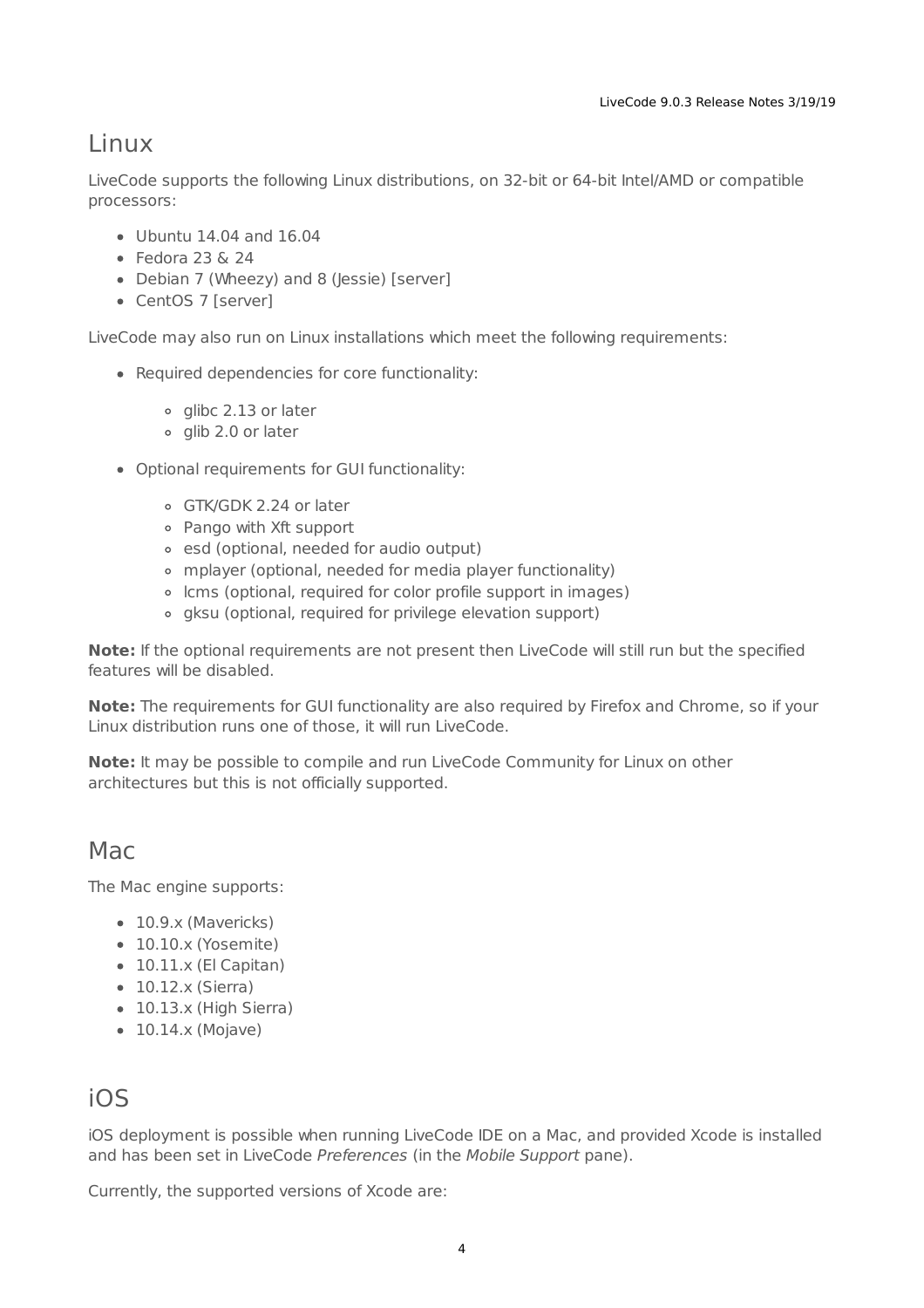- Xcode 6.2 on MacOS X 10.9
- $\bullet$  Xcode 6.2 and 7.2 on Mac OS  $\times$  10.10
- Xcode 8.2 on MacOS X 10.11
- Xcode 9.2 on MacOS 10.12 (Note: You need to upgrade to 10.12.6)
- Xcode 10.1 on MacOS 10.13 (Note: You need to upgrade to 10.13.4)

It is also possible to set other versions of Xcode, to allow testing on a wider range of iOS simulators. For instance, on MacOS 10.12 (Sierra), you can add Xcode 6.2 in the Mobile Support preferences, to let you test your stack on the iOS Simulator 8.2.

We currently support deployment for the following versions of iOS:

- 8.2 [simulator]
- $9.2$
- $-10.2$
- $11.2$
- $12.1$

#### <span id="page-4-0"></span>Android

LiveCode allows you to save your stack as an Android application, and also to deploy it on an Android device or simulator from the IDE.

Android deployment is possible from Windows, Linux and Mac OSX.

The Android engine supports devices using ARMv7 or ARMv8 processors. It will run on the following versions of Android:

- 4.1-4.3 (Jelly Bean)
- $-4.4$  (KitKat)
- $\bullet$  5.0-5.1 (Lollipop)
- 6.0 (Marshmallow)
- 7.x (Nougat)
- 8.x (Oreo)

To enable deployment to Android devices, you need to download the [Android](https://developer.android.com/sdk/index.html#Other) SDK, and then use the 'Android SDK Manager' to install:

- the latest "Android SDK Tools"
- the latest "Android SDK Platform Tools"

You also need to install the Java Development Kit (JDK). On Linux, this usually packaged as "openjdk". LiveCode requires JDK version 1.6 or later.

Once you have set the path of your Android SDK in the "Mobile Support" section of the LiveCode IDE's preferences, you can deploy your stack to Android devices.

Some users have reported successful Android Watch deployment, but it is not officially supported.

#### <span id="page-4-1"></span>HTML5

LiveCode applications can be deployed to run in a web browser, by running the LiveCode engine in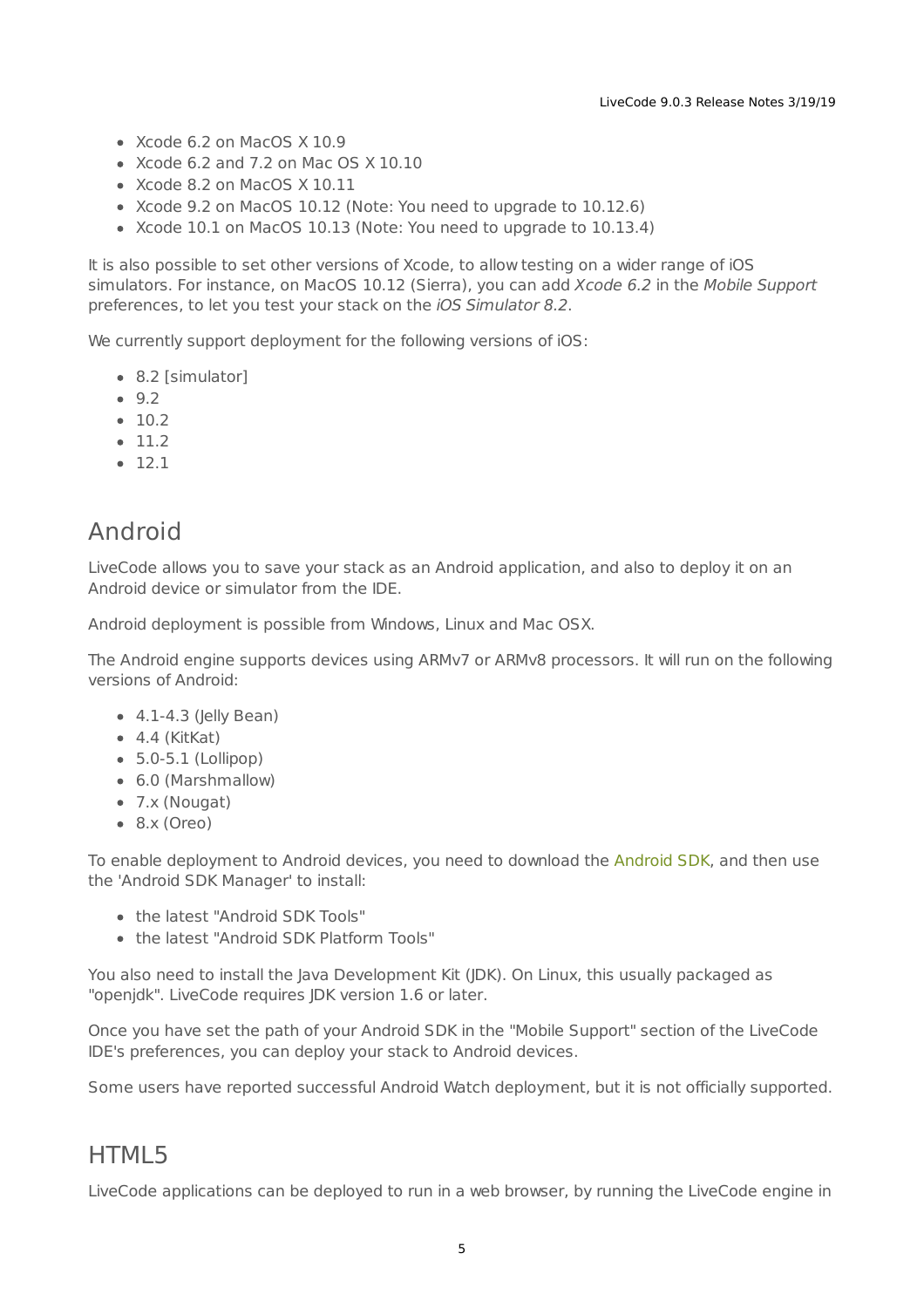JavaScript and using modern HTML5 JavaScript APIs.

HTML5 deployment does not require any additional development tools to be installed.

LiveCode HTML5 standalone applications are currently supported for running in recent versions of [Mozilla](https://www.mozilla.org/firefox/new/) Firefox, Google [Chrome](https://www.google.com/chrome/) or [Safari](https://support.apple.com/HT204416). For more information, please see the "HTML5 Deployment" guide in the LiveCode IDE.

## <span id="page-5-0"></span>**Setup**

#### <span id="page-5-1"></span>Installation

Each version of LiveCode installs can be installed to its own, separate folder. This allow multiple versions of LiveCode to be installed side-by-side. On Windows (and Linux), each version of LiveCode has its own Start Menu (or application menu) entry. On Mac OS X, each version has its own app bundle.

On Mac OS X, install LiveCode by mounting the .dmg file and dragging the app bundle to the Applications folder (or any other suitable location).

For Windows and Linux, the default installation locations when installing for "All Users" are:

| <b>Platform</b> | Path                                                                          |
|-----------------|-------------------------------------------------------------------------------|
| Windows         | <x86 files="" folder="" program="">/RunRev/LiveCode <version></version></x86> |
| Linux           | /opt/livecode/livecode- <version></version>                                   |

The installations when installing for "This User" are:

| <b>Platform</b> | <b>Path</b>                                                                                          |
|-----------------|------------------------------------------------------------------------------------------------------|
| Windows         | <user app="" data="" folder="" roaming="">/RunRev/Components/LiveCode<br/><version></version></user> |
| Linux           | ~/.runrev/components/livecode- <version></version>                                                   |

**Note:** If installing for "All Users" on Linux, either the **gksu** tool must be available, or you must manually run the LiveCode installer executable as root (e.g. using **sudo** or **su**).

#### <span id="page-5-2"></span>Uninstallation

On Windows, the installer hooks into the standard Windows uninstall mechanism. This is accessible from the "Add or Remove Programs" applet in the windows Control Panel.

On Mac OS X, drag the app bundle to the Trash.

On Linux, LiveCode can be removed using the setup.x86 or setup.x86 64 program located in LiveCode's installation directory.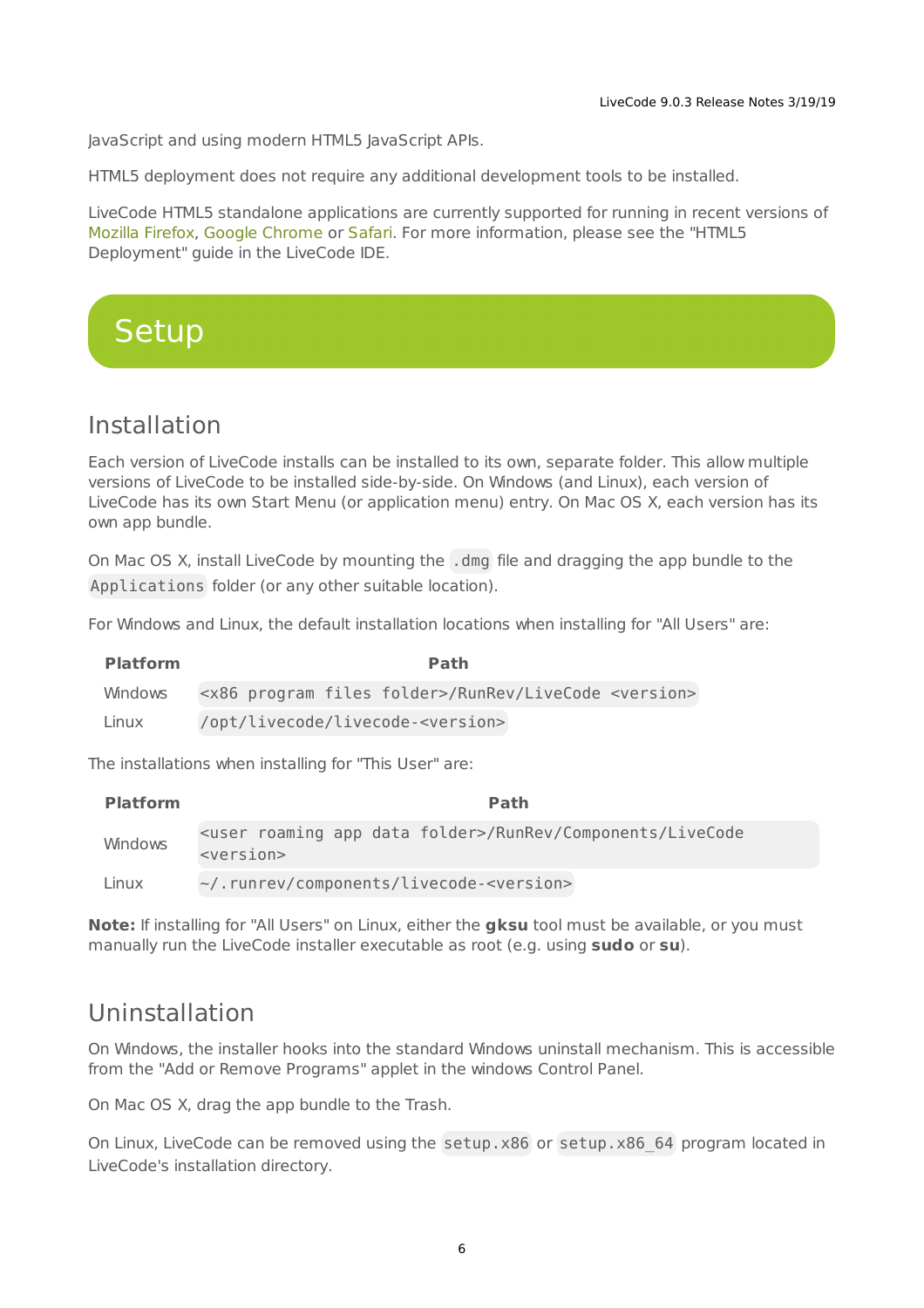#### <span id="page-6-0"></span>Reporting installer issues

If you find that the installer fails to work for you then please report it using the LiveCode Quality Control Centre or by emailing [support@livecode.com.](http://quality.livecode.com)

Please include the following information in your report:

- Your platform and operating system version
- The location of your home or user folder
- The type of user account you are using (guest, restricted, admin etc.)
- The installer log file.

The installer log file can be located as follows:

| <b>Platform</b> | <b>Path</b>                                                                                        |
|-----------------|----------------------------------------------------------------------------------------------------|
|                 | Windows 2000/XP <documents and="" folder="" settings="">/<user>/Local Settings/</user></documents> |
| Windows Vista/7 | <users folder="">/<user>/AppData/Local/RunRev/Logs</user></users>                                  |
| Linux           | <home>/.runrev/logs</home>                                                                         |

#### <span id="page-6-1"></span>Activating LiveCode Indy or Business edition

The licensing system ties your product licenses to a customer account system, meaning that you no longer have to worry about finding a license key after installing a new copy of LiveCode. Instead, you simply have to enter your email address and password that has been registered with our customer account system and your license key will be retrieved automatically.

Alternatively it is possible to activate the product via the use of a specially encrypted license file. These will be available for download from the customer center after logging into your account. This method will allow the product to be installed on machines that do not have access to the internet.

#### <span id="page-6-2"></span>Command-line installation

It is possible to invoke the installer from the command-line on Linux and Windows. When doing command-line installation, no GUI will be displayed. The installation process is controlled by arguments passed to the installer.

Run the installer using a command in the form:

```
<installer> install -ui [OPTION ...]
```
where <installer> should be replaced with the path of the installer executable or app (inside the DMG) that has been downloaded. The result of the installation operation will be written to the console.

The installer understands any of the following OPTION s:

#### **Option Description**

Install the IDE for "All Users". If not specified, LiveCode will be installed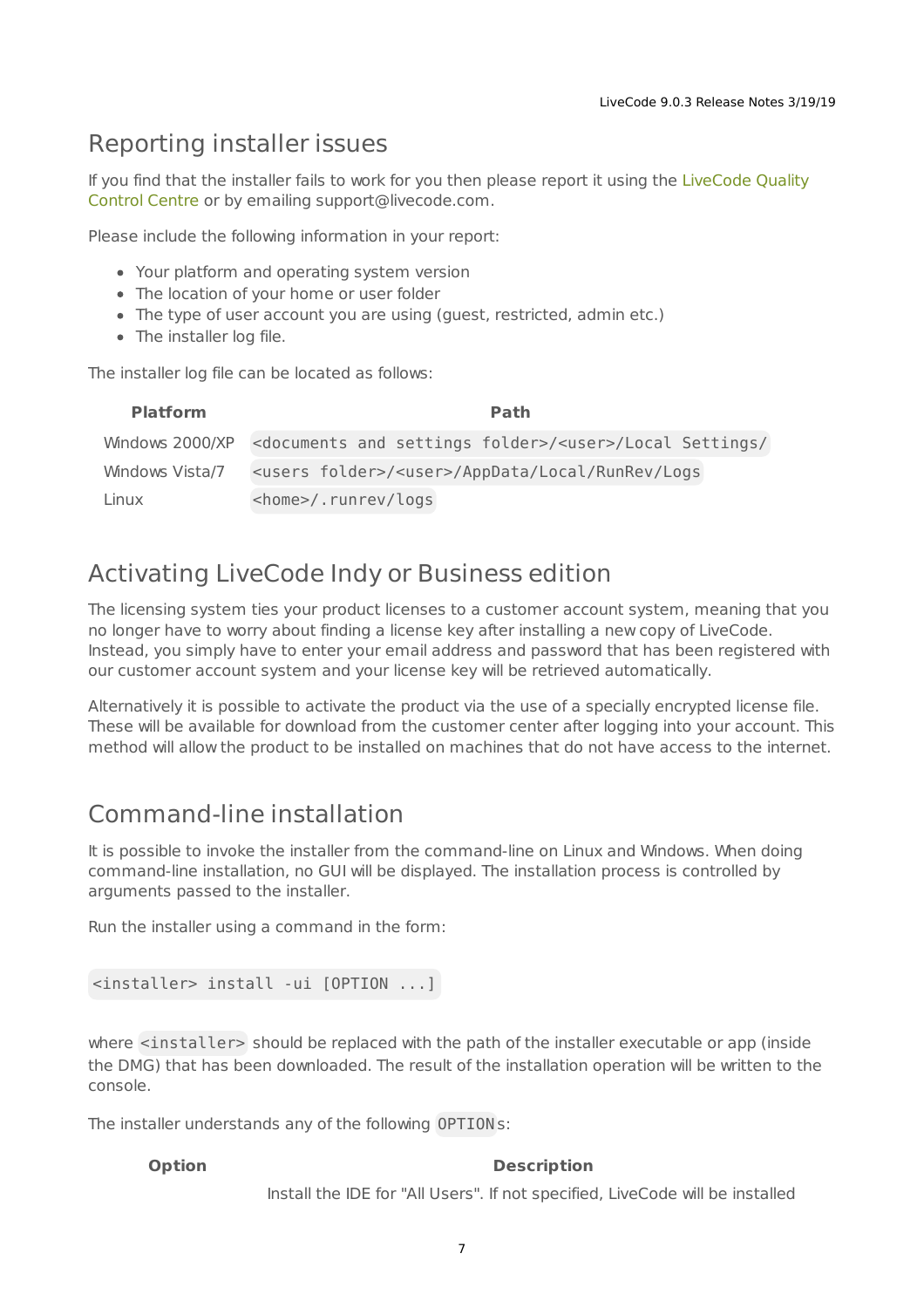| -all <b>option</b>           | for the current user only.<br><b>Description</b>                                                                               |
|------------------------------|--------------------------------------------------------------------------------------------------------------------------------|
| desktopshortcut              | Place a shortcut on the Desktop (Windows-only)                                                                                 |
| -startmenu                   | Place shortcuts in the Start Menu (Windows-only)                                                                               |
| -location<br><b>LOCATION</b> | The folder to install into. If not specified, the LOCATION defaults to those<br>described in the "Installation" section above. |
| -log LOGFILE                 | The file to which to log installation actions. If not specified, no log is<br>generated.                                       |

**Note:** the command-line installer does not do any authentication. When installing for "All Users", you will need to run the installer command as an administrator.

As the installer is actually a GUI application, it needs to be run slightly differently from other command-line programs.

On Windows, the command is:

start /wait <installer> install -ui [OPTION ...]

#### <span id="page-7-0"></span>Command-line uninstallation

It is possible to uninstall LiveCode from the command-line on Windows and Linux. When doing command-line uninstallation, no GUI will be displayed.

Run the uninstaller using a command of the form:

<uninstaller> uninstall -ui

Where is .setup.exe on Windows, and .setup.x86 on Linux. This executable, for both of the platforms, is located in the folder where LiveCode is installed.

The result of the uninstallation operation will be written to the console.

**Note:** the command-line uninstaller does not do any authentication. When removing a version of LiveCode installed for "All Users", you will need to run the uninstaller command as an administrator.

#### <span id="page-7-1"></span>Command-line activation for LiveCode Indy or Business edition

It is possible to activate an installation of LiveCode for all users by using the command-line. When performing command-line activation, no GUI is displayed. Activation is controlled by passing command-line arguments to LiveCode.

Activate LiveCode using a command of the form:

```
<livecode> activate -file LICENSEFILE -passphrase SECRET
```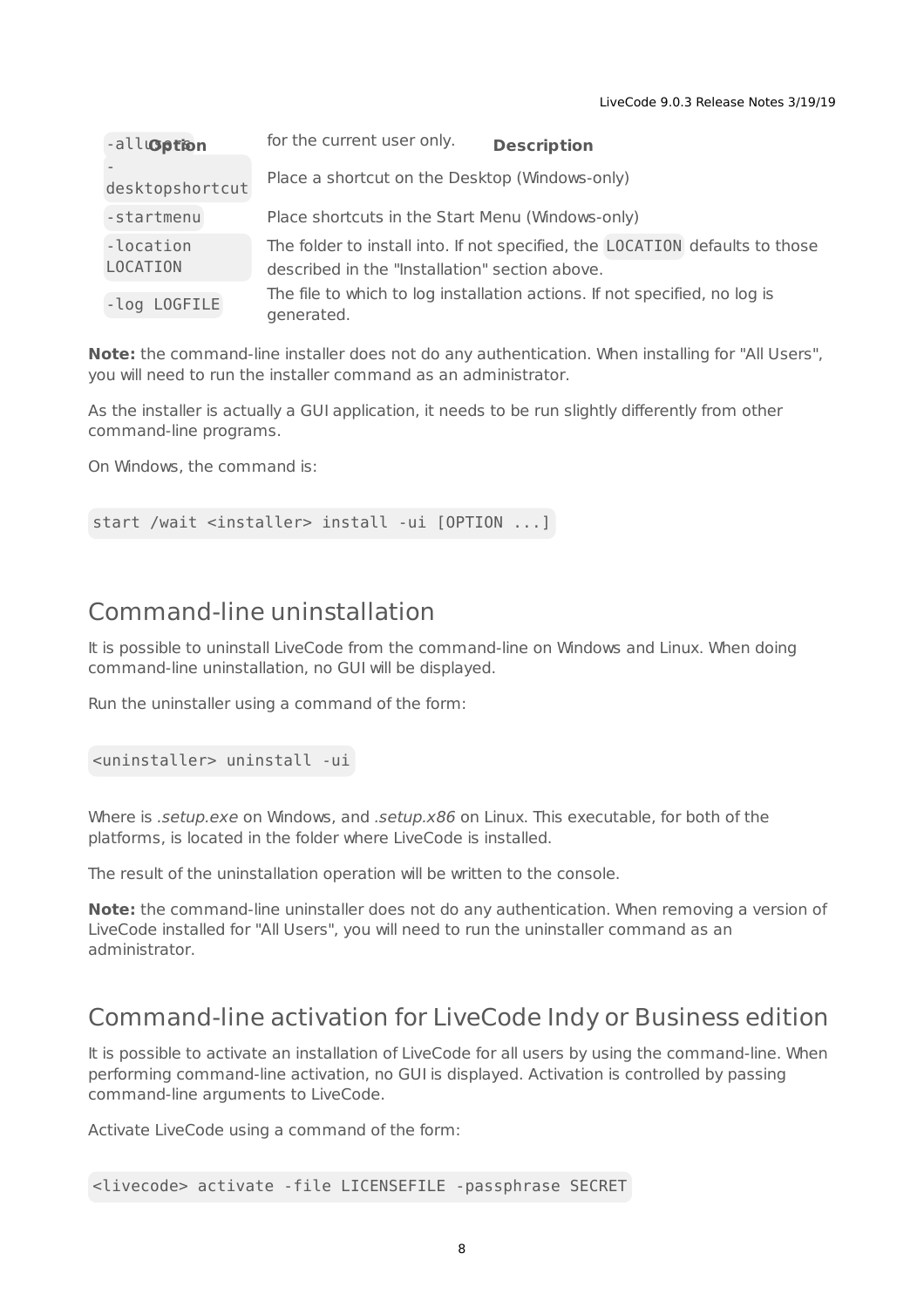where <livecode> should be replaced with the path to the LiveCode executable or app that has been previously installed.

This loads license information from the manual activation file LICENSEFILE , decrypts it using the given SECRET passphrase, and installs a license file for all users of the computer. Manual activation files can be downloaded from the My [Products](https://livecode.com/account/products/livecode) page in the LiveCode account management site.

It is also possible to deactivate LiveCode with:

<livecode> deactivate

Since LiveCode is actually a GUI application, it needs to be run slightly differently from other command-line programs.

On Windows, the command is:

```
start /wait <livecode> activate -file LICENSE -passphrase SECRET
start /wait <livecode> deactivate
```
On Mac OS X, you need to do:

```
<livecode>/Contents/MacOS/LiveCode activate -file LICENSE -passphrase SECRET
<livecode>/Contents/MacOS/LiveCode deactivate
```
## <span id="page-8-0"></span>LiveCode Community engine changes

<span id="page-8-1"></span>Fix sort international order for additional locales

Additional languages supported:

- Arabic
- Bengali
- Bulgarian
- Catalan
- Chinese
- Croatian
- Czech
- Danish
- Dutch
- Estonian
- Finnish
- French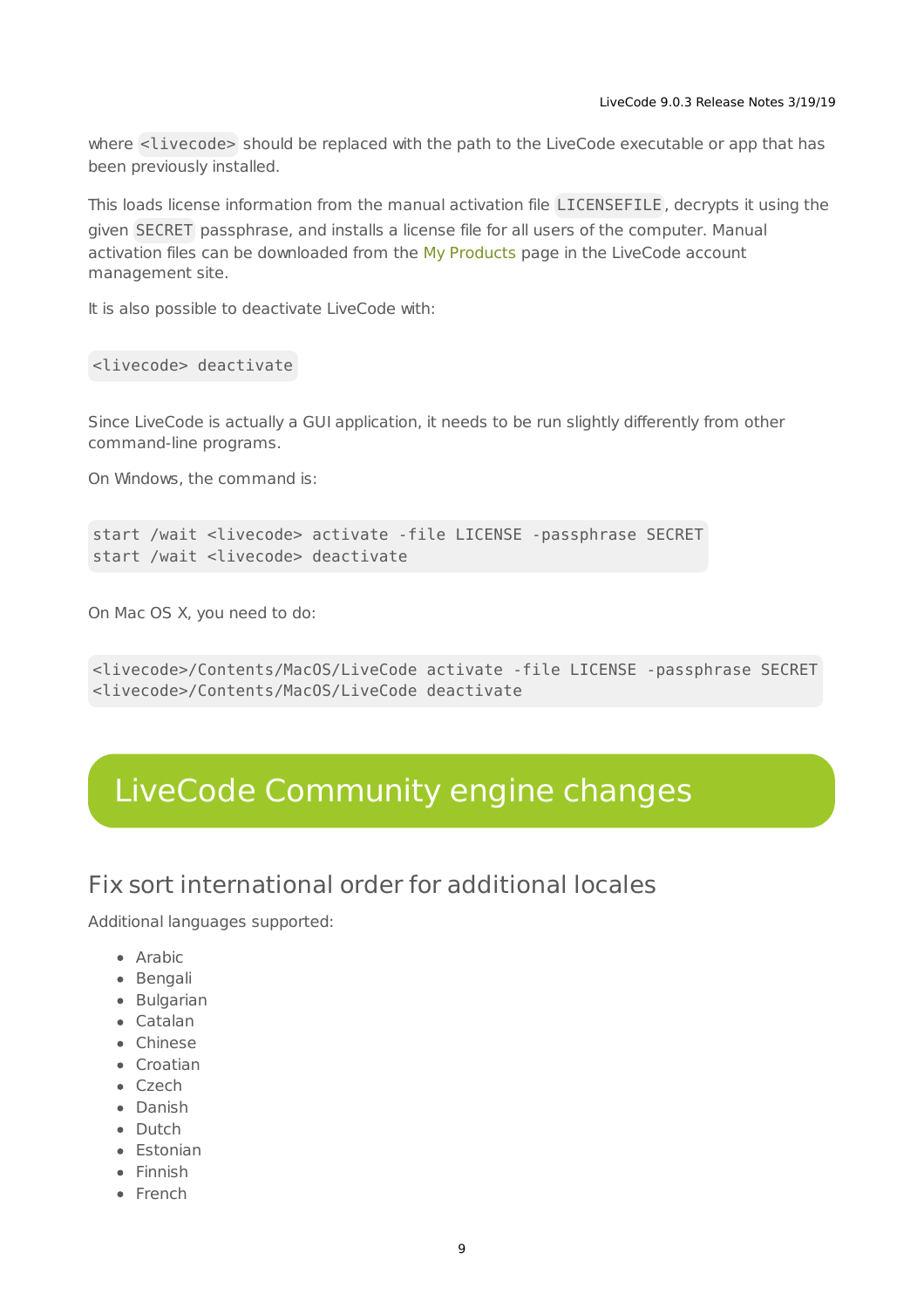- German
- Greek
- Gujarati
- Hebrew
- Hindi
- Hungarian
- Icelandic
- Italian
- Japanese
- Kannada
- Korean
- Latvian
- Lithuanian
- Malayalam
- Marathi
- Norwegian
- Panjabi
- Persian
- Polish
- Portuguese
- Romanian
- Russian
- Serbian
- Slovak
- Slovenian
- Spanish
- Swedish
- Tamil
- Teluga
- Thai
- Turkish
- Ukrainian
- Vietnamese

#### <span id="page-9-0"></span>Specific engine bug fixes (9.0.3-rc-2)

- [21869](http://quality.livecode.com/show_bug.cgi?id=21869) Ensure visual effect "scroll" does honor rect
- [21892](http://quality.livecode.com/show_bug.cgi?id=21892) Ensure TimeZone code folder is included in iOS 12.1 Runtime folders

#### <span id="page-9-1"></span>Specific engine bug fixes (9.0.3-rc-1)

- [3685](http://quality.livecode.com/show_bug.cgi?id=3685) Ensure setting the radioBehavior of a group does not change the tabGroupBehavior
- [12410](http://quality.livecode.com/show_bug.cgi?id=12410) Added documentation note about the removal of trailing slashes when setting the defaultFolder
- [12851](http://quality.livecode.com/show_bug.cgi?id=12851) Fixed outputLineEndings' documentation describing outputTextEncoding
- [12876](http://quality.livecode.com/show_bug.cgi?id=12876) Ensure the IDE can be launched when the installer finishes
- [14440](http://quality.livecode.com/show_bug.cgi?id=14440) Added note in the offset function's documentation about caseSensitive's effect on it.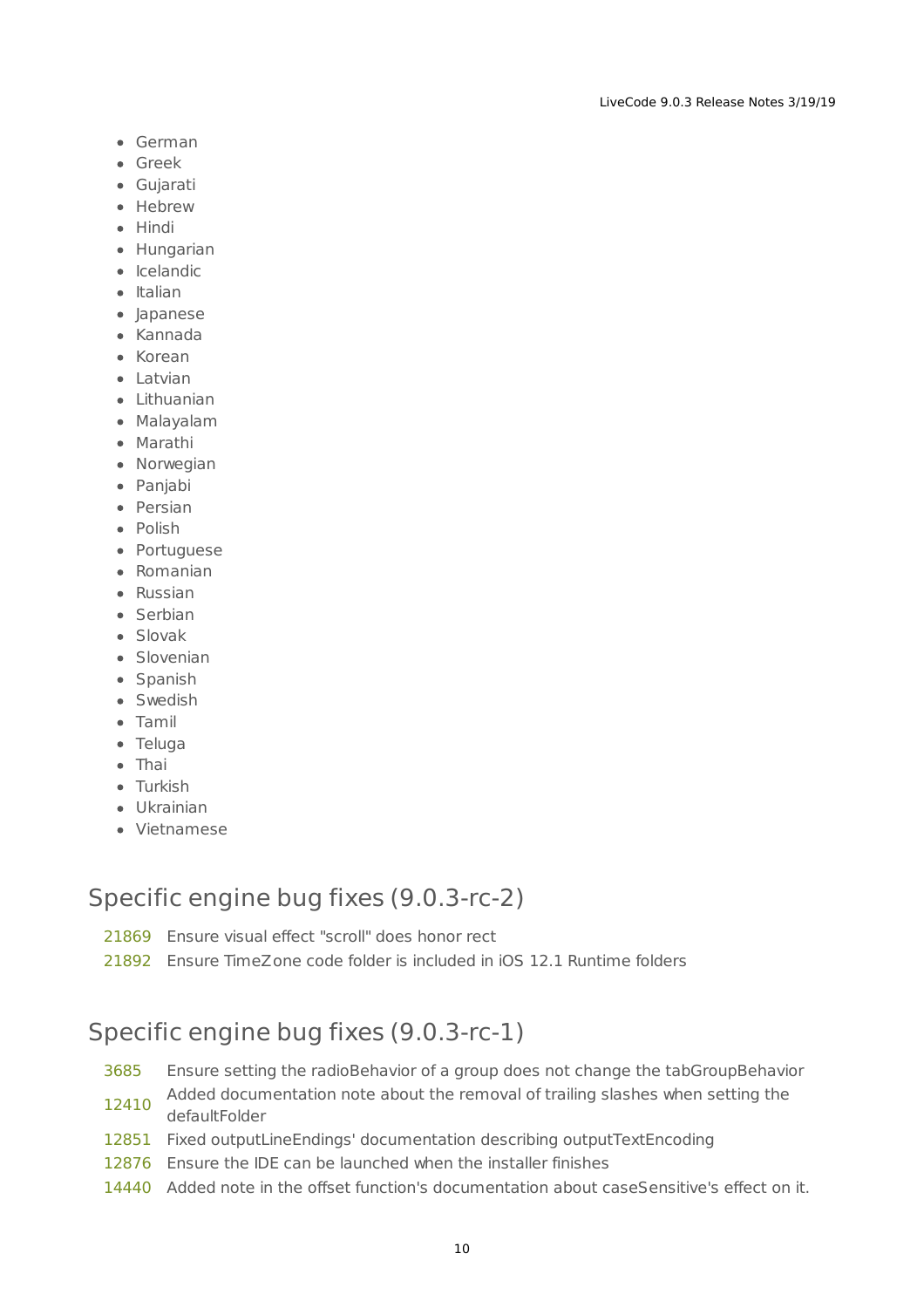- Removed inaccurate information from the revDeleteFolder dictionary entry
- Added note to hiliteCoordinates about non-numeric x-values.
- Ensure setting the imagesource of a char to a remote image works
- Ensure Alt+ does produce unicode characters on Windows
- Fix "Print All Cards from TL to BR" printing an empty page
- Correct code example in documentation for rawClipboardData
- Ensure the effective rect is fetched correctly when screen is locked
- Ensure path to MacOS app icon is always resolved
- Updated setup documentation to reflect that the "noui" argument has been replaced<br>21340 Updated Setup documentation to reflect that the "noui" argument has been replaced with "-ui"
- Removed unwanted HTML entities from the menu dictionary entry
- Ensure drawing lib works on mobile
- Show list of windows in dock menu on MacOS
- Fix error when building an Android standalone and the TimeZone library is included
- Ensure extension resources are found in macOS standalones
- Fix crash when setting a widget read-only property
- Fix crash when clicking on the magnify palette and a non-paint tool is selected
- Added note about calling mobileSensorAvailable to the mobileCurrentLocation entry
- Ensure revsecurity and revpdfprinter externals contain only the necessary arch slices
- Ensure one can set the filename of an image to a relative path
- Removed a duplicate example from the format dictionary entry.
- Ensure Android standalones can be installed in devices with no serial number returned by adb devices
- Fixed various errors in the dictionary entry for the URL keyword
- Ensure resources are placed in the correct folder when building Mac standalones on a 21772 Windows machine
- Updated SQLite to version 3.26.0
- Fix sort international order for additional locales
- Build iOS 12.1 binaries for the tsNet external
- Ensure stack with windowshape will display if setting its "visible" to true after "go invisible"
- Ensure you can set the android recorder properties more than once
- Removed outdated information about setting IDs for controls.
- Enabled JSON storage/retrieval within a SQLite database

## <span id="page-10-0"></span>LiveCode Community IDE changes

#### <span id="page-10-1"></span>Specific IDE bug fixes (9.0.3)

**Ensure Plugin stacks are not loaded into memory on startup**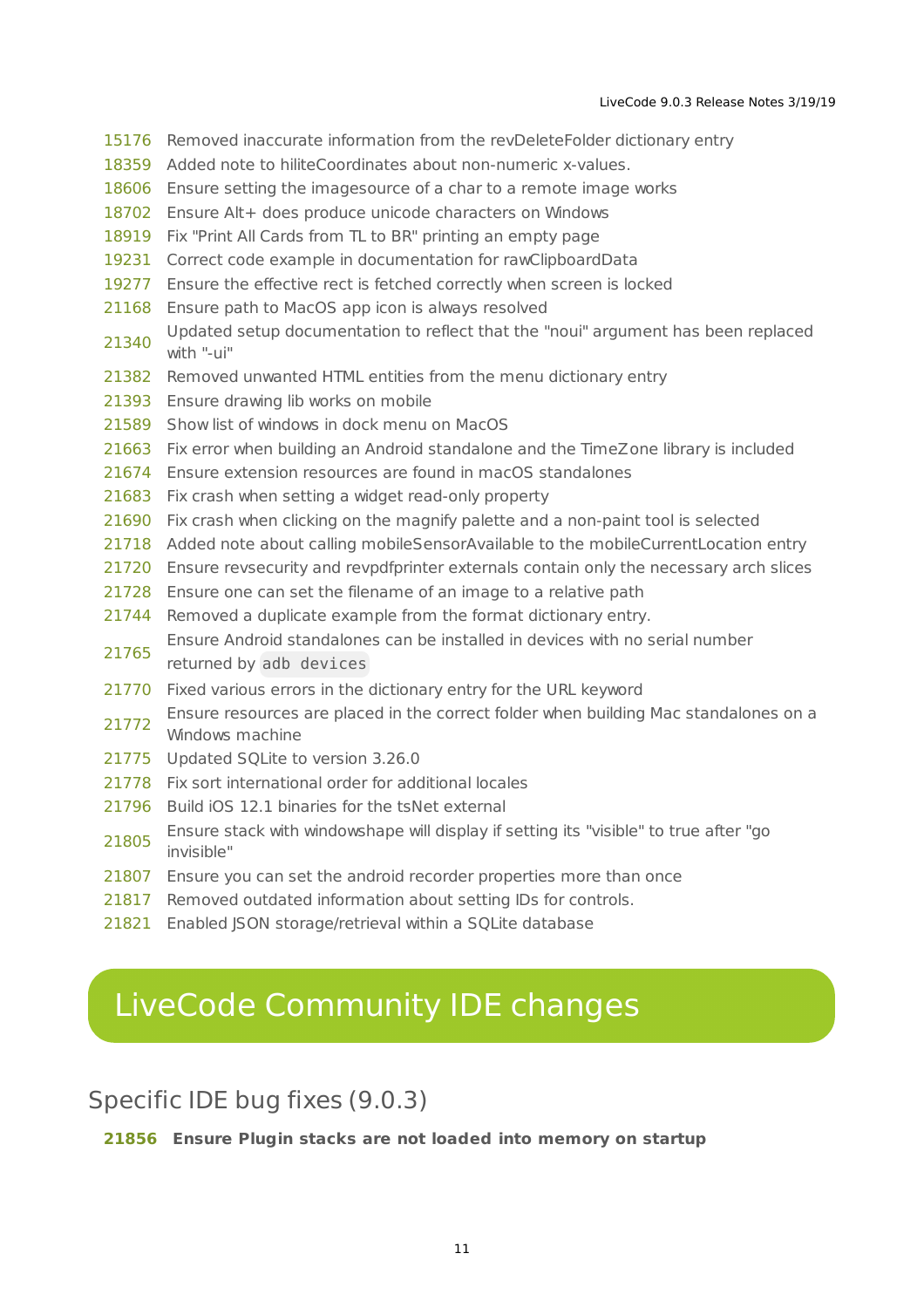#### <span id="page-11-0"></span>Specific IDE bug fixes (9.0.3-rc-1)

| 11295 | Fix error in DataGrid when form controls are cached, fixed line height is true, and<br>showing the vertical scrollbar is set to auto. |
|-------|---------------------------------------------------------------------------------------------------------------------------------------|
| 12400 | Ensure Datagrid refreshes when switching its style from table to form and back to<br>table                                            |
| 17823 | Updated DG property label from "Empty row height" to "Fixed row height" in the<br>Property Inspector                                  |
| 18636 | [SE Interactive search] Ensure pressing the return key cycles through all instances of<br>the string to be found                      |
| 18654 | Added "Size" field to the Property Inspector of the image object                                                                      |
| 21247 | Fix setting Project Browser Prefs from the LC Prefs pane                                                                              |
| 21379 | [NavBar PI] Fix setting an itemName when navbar has more than 9 items                                                                 |
| 21555 | Ensure mobileControlTarget() returns the long id of the target, if the target is a<br>DataGrid                                        |
| 21721 | Keep selection when formatting handler                                                                                                |
| 21767 | Added support for splash screens for iPhone XR and XSMAX                                                                              |
| 21798 | Ensure the button's iconGravity can be set from the Property Inspector                                                                |
| 21802 | Ensure textChanged msg is sent when we cut text of a field                                                                            |
|       |                                                                                                                                       |

# <span id="page-11-1"></span>LiveCode Community extension changes

## <span id="page-11-2"></span>Specific extension bug fixes (9.0.3-rc-1)

[20711](http://quality.livecode.com/show_bug.cgi?id=20711) Ensure the tooltip of the treeview widget can be set more than once

[21378](http://quality.livecode.com/show_bug.cgi?id=21378) Ensure adding/deleting/moving items does not change the existing itemNames

## <span id="page-11-3"></span>Previous release notes

- [LiveCode](https://downloads.livecode.com/livecode/9_0_2/LiveCodeNotes-9_0_2.pdf) 9.0.2 Release Notes
- [LiveCode](https://downloads.livecode.com/livecode/9_0_1/LiveCodeNotes-9_0_1.pdf) 9.0.1 Release Notes
- [LiveCode](https://downloads.livecode.com/livecode/9_0_0/LiveCodeNotes-9_0_0.pdf) 9.0.0 Release Notes
- [LiveCode](https://downloads.livecode.com/livecode/8_1_9/LiveCodeNotes-8_1_9.pdf) 8.1.9 Release Notes
- [LiveCode](https://downloads.livecode.com/livecode/8_1_8/LiveCodeNotes-8_1_8.pdf) 8.1.8 Release Notes
- [LiveCode](https://downloads.livecode.com/livecode/8_1_7/LiveCodeNotes-8_1_7.pdf) 8.1.7 Release Notes
- [LiveCode](https://downloads.livecode.com/livecode/8_1_6/LiveCodeNotes-8_1_6.pdf) 8.1.6 Release Notes
- [LiveCode](https://downloads.livecode.com/livecode/8_1_5/LiveCodeNotes-8_1_5.pdf) 8.1.5 Release Notes
- [LiveCode](https://downloads.livecode.com/livecode/8_1_4/LiveCodeNotes-8_1_4.pdf) 8.1.4 Release Notes
- [LiveCode](https://downloads.livecode.com/livecode/8_1_3/LiveCodeNotes-8_1_3.pdf) 8.1.3 Release Notes
- [LiveCode](https://downloads.livecode.com/livecode/8_1_2/LiveCodeNotes-8_1_2.pdf) 8.1.2 Release Notes
- [LiveCode](https://downloads.livecode.com/livecode/8_1_10/LiveCodeNotes-8_1_10.pdf) 8.1.10 Release Notes
- [LiveCode](https://downloads.livecode.com/livecode/8_1_1/LiveCodeNotes-8_1_1.pdf) 8.1.1 Release Notes